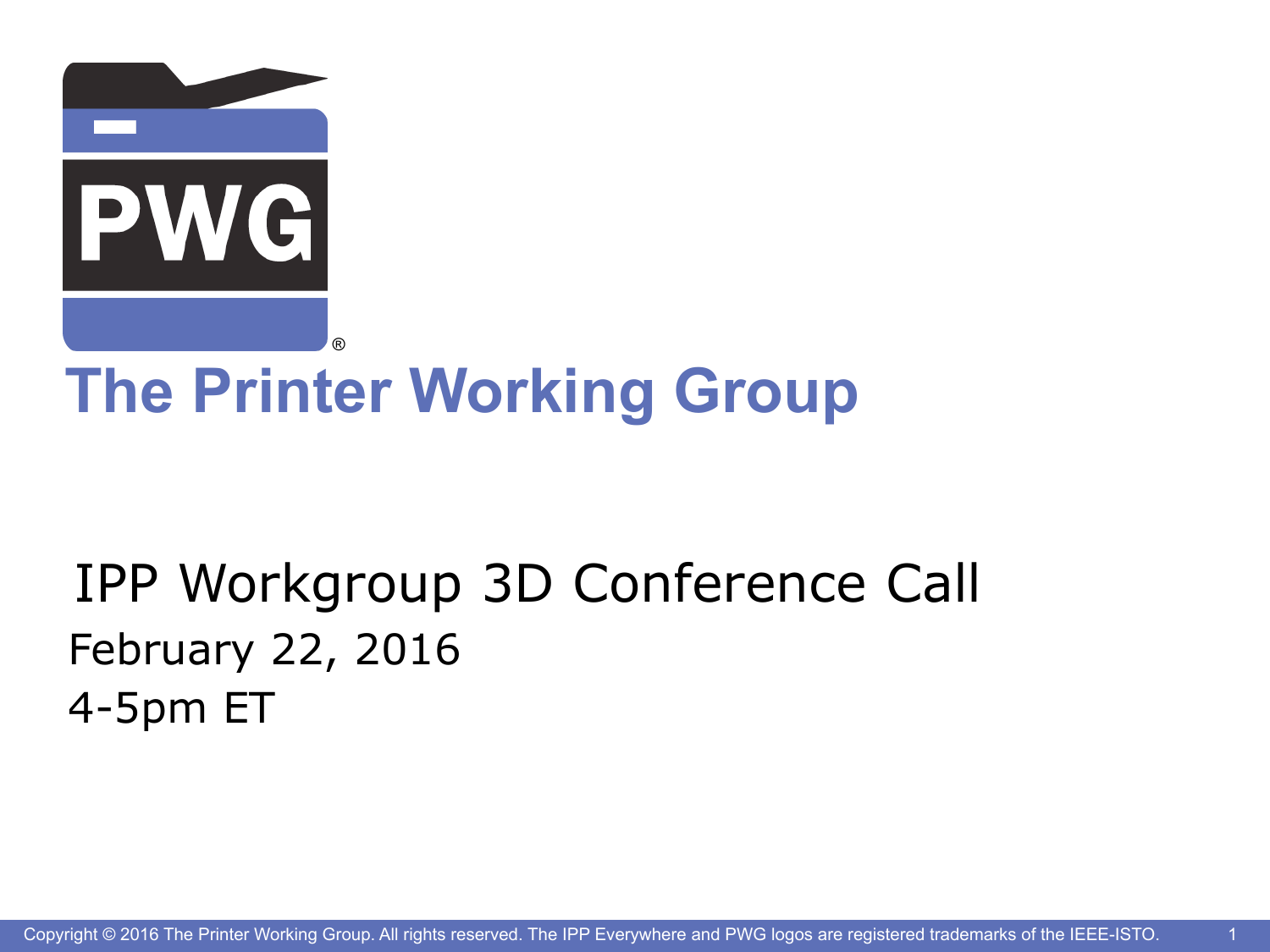

- Had lots of discussion about 3MF and PDF, plus a review of the latest draft of the IPP 3D Printing Extensions
- No consensus on selection of a file format
	- But I've made a tentative selection (see next slide)
- Consensus on several changes to the Job Ticket and subunits
	- These are reflect in the updated draft...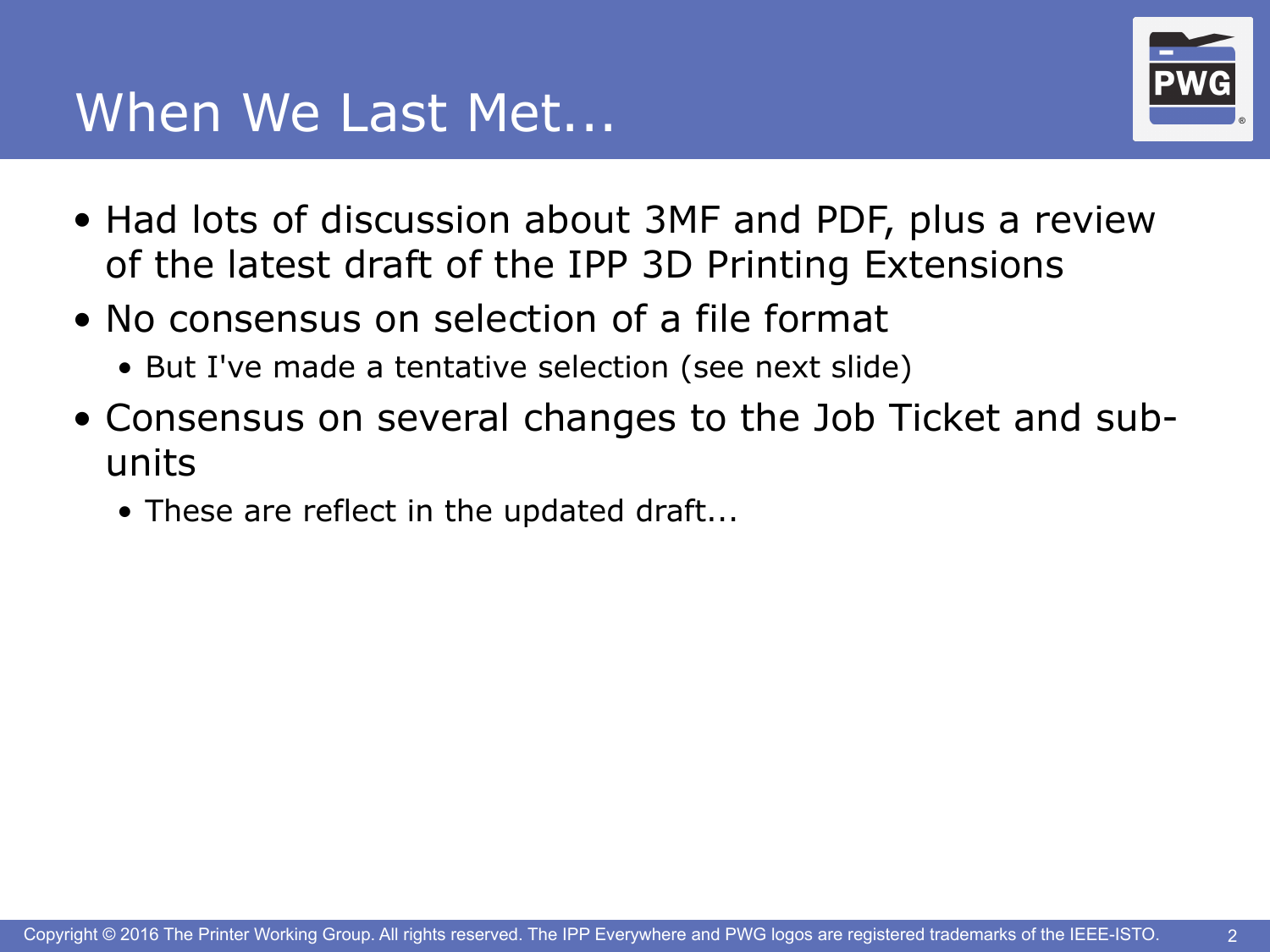

- Target of this specification is "consumer" printers
	- Most printers in this class make use of open source software, whose developers strongly prefer free, open access to specifications
	- This preference should probably be reflected in the design considerations
- 3MF has a completely free and open specification
	- Also free/open source implementations
- PDF is open but not free
	- Free/open source implementations for PDF format and U3D, nothing yet for PRC
	- Not clear whether there are technical differences between Adobe/ISO ballot drafts of PRC and the published ISO 14739-1 standard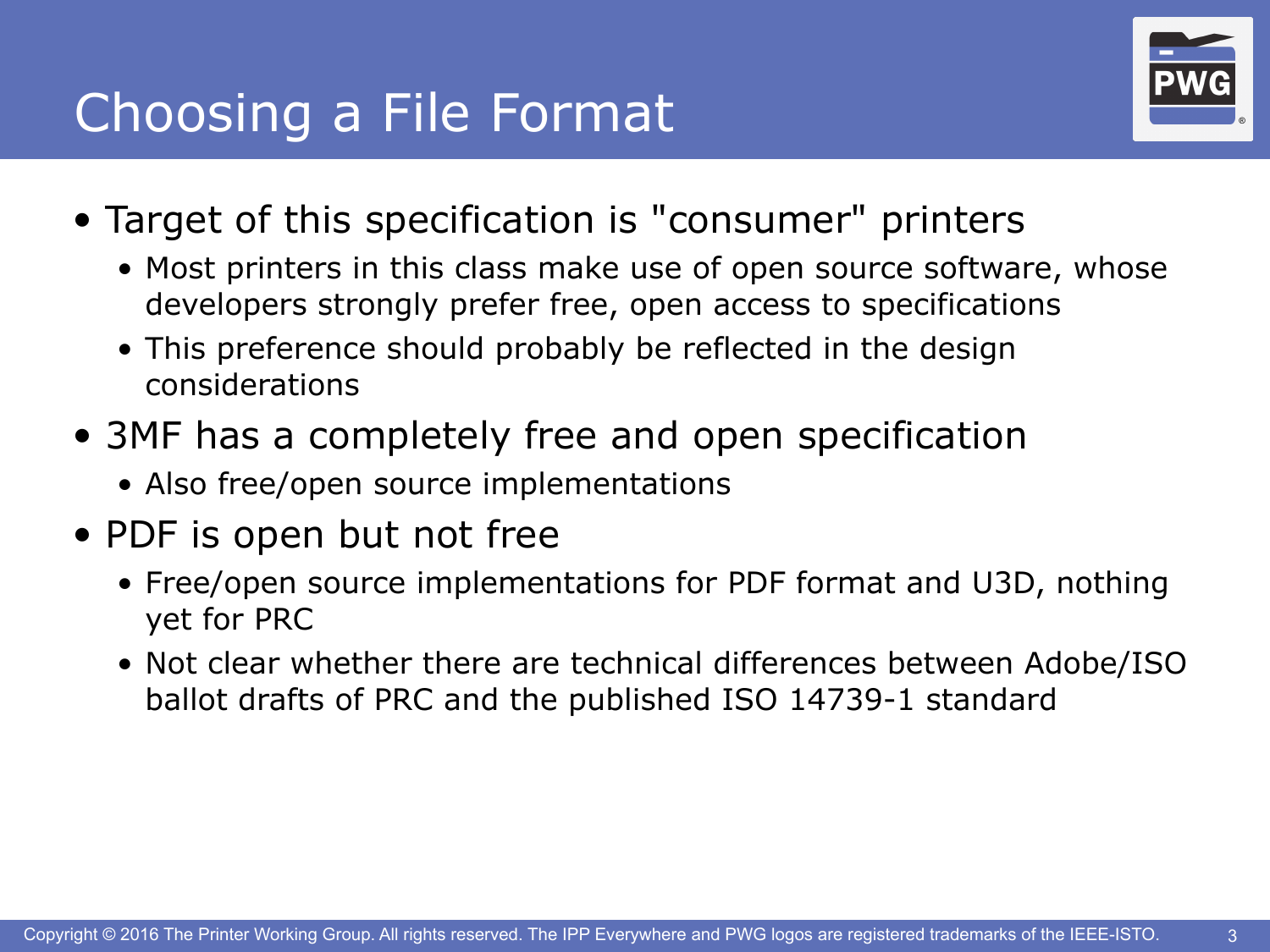

- 3MF and PDF have similar 3D capabilities
	- Both satisfy the technical requirements for current printers
- PDF adds tolerances and support for multiple, independent objects in a single file
	- Tolerance data in PRC seems to be more descriptive (this was the tolerance used when tessellating or generating the geometry) than intent-driven (these are the required manufacturing tolerances)
	- Independent objects can be submitted in separate 3MF files
- 3MF seems to have slightly greater adoption than PDF
- PDF seems to be the "more complete" solution, combining 2D documentation with 3D content
	- But this can be confusing for End Users is the "3D" content they see in the application printable, or even compatible with their application?
	- And how do we differentiate 2D PDF from 3D PDF ("model/pdf" MIME media type?)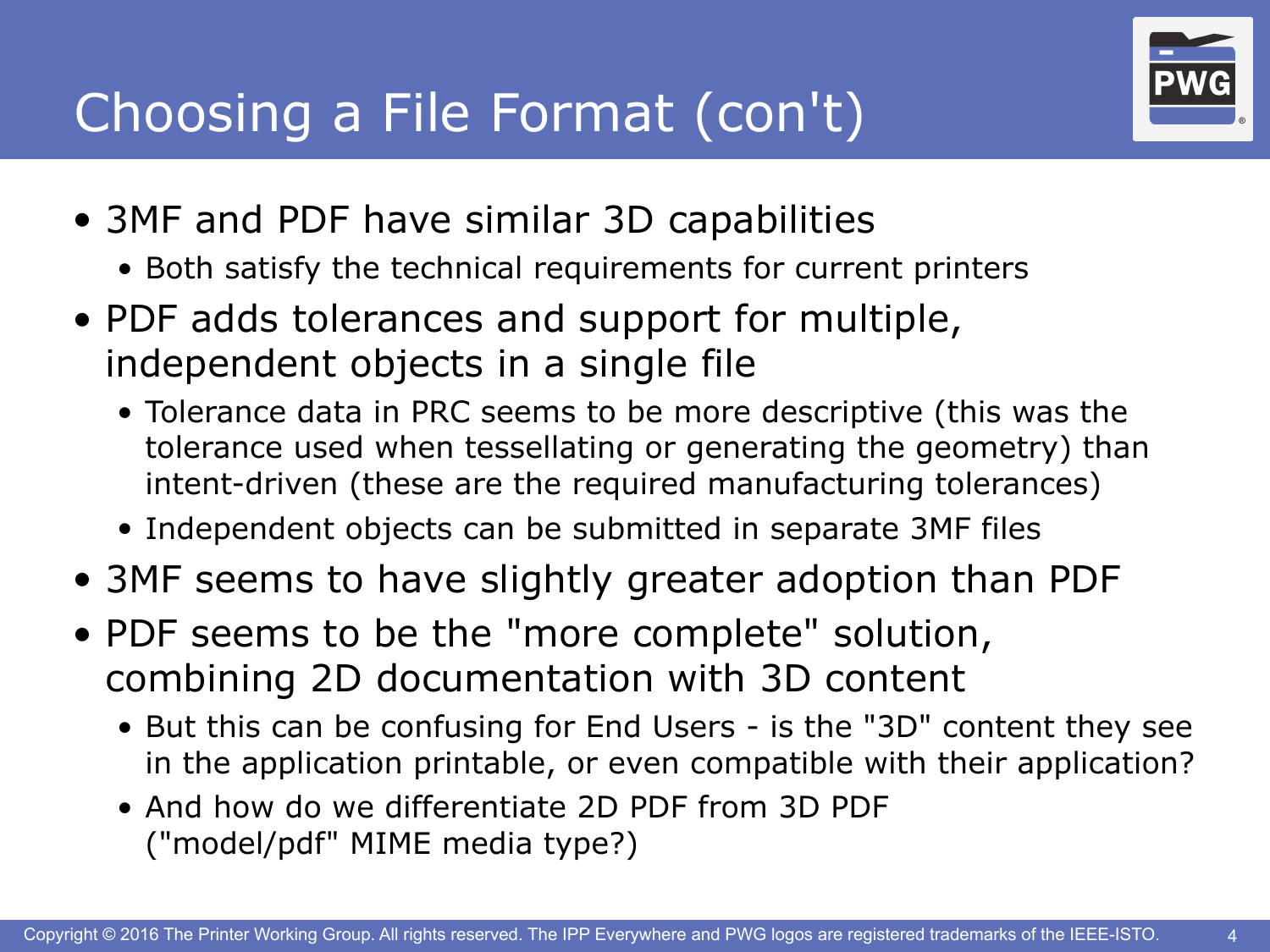## Proposed Direction



- Make 3MF the baseline 3D format for IPP ("the PWG Raster of 3D")
- Make PDF the high end format for IPP (similar to its place in 2D printing)
	- Make sure to address PDF-specific features so that PDF support is full-featured
	- Also address identification/versioning, as needed
- Work with 3MF and 3D PDF consortiums to make sure PRC to 3MF conversion can be lossless to enable PDF workflow with Printers that only support 3MF.